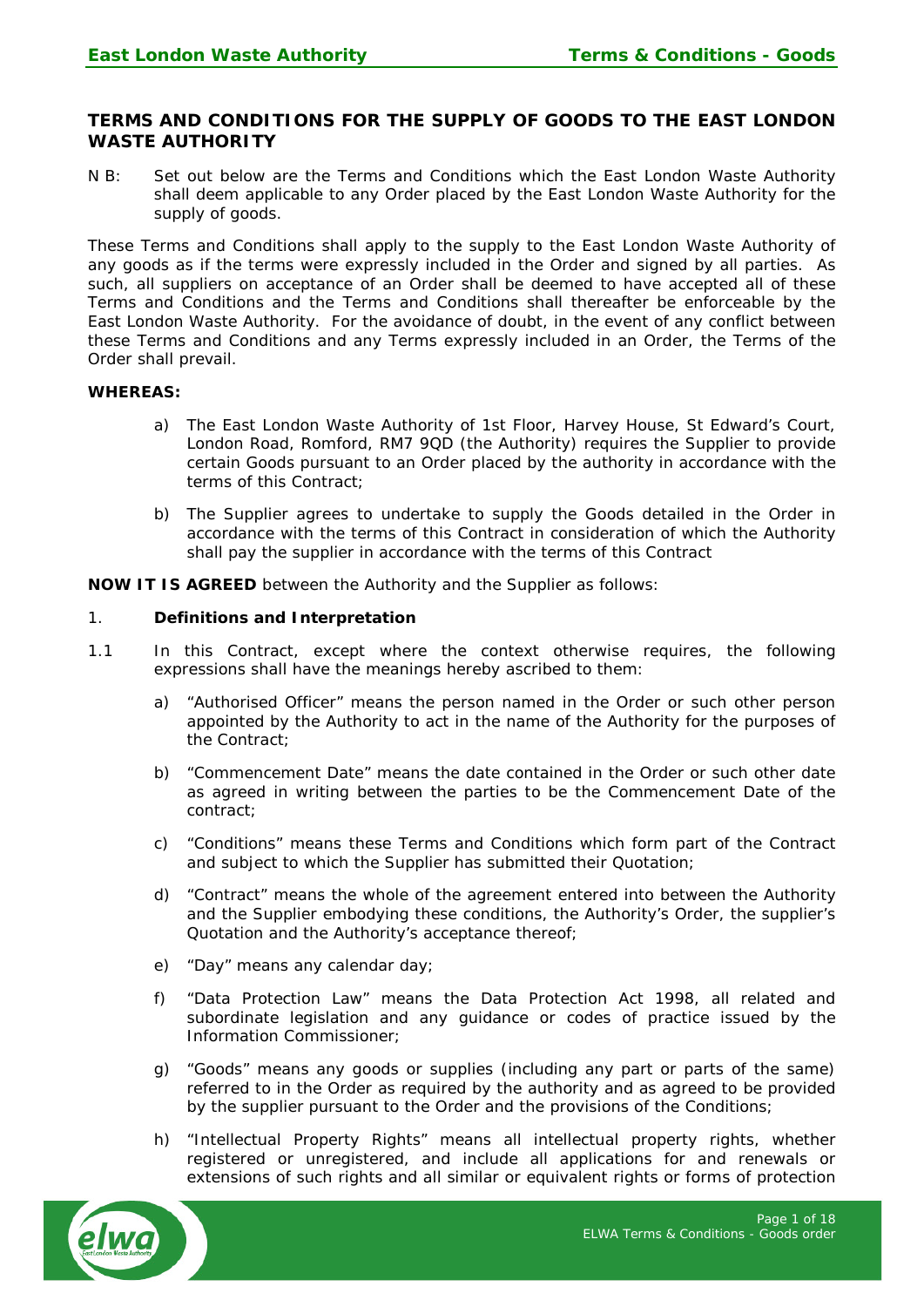in any part of the world including all patents, rights to inventions, utility models, copyright and related rights, trade marks, service marks, trade, business and domain names, rights in trade dress or get-up, rights in goodwill or to sue for passing off, unfair competition rights, rights in design, rights in computer software, database rights, topography rights, rights in confidential information (including know-how and trade secrets);

- i) "Order" means the order for the Goods submitted by the Authorised Officer and incorporating these Conditions and the contents of any documents expressly referred to in the Order and annexed thereto;
- j) "Price" means the total price of the Goods provided pursuant to the Order, including delivery and any associated costs but excluding Value Added Tax (VAT), as was set out in the Supplier's Quotation for the Goods and as accepted by the Authority;
- k) "Quotation" means the Quotation submitted by the supplier either orally or in writing pursuant to the Order indicating the supplier's agreement to supply the Goods for the Price and in accordance with the order and these Conditions;
- l) "Supplier" means the company organisation, partnership or person who accepts the Order and in doing so agrees to supply the goods pursuant to the terms of the Order and these Conditions;
- m) "Working Day" means any day Monday to Friday, excluding public holidays, between 8.30 am and 4.30 pm;
- 1.2 Reference to employees of the supplier shall, unless the context otherwise require, be deemed to include the Supplier's agents and sub-contractors or anyone acting on the supplier's behalf, including but not limited to, volunteers, temporary staff and workers who are engaged by the Supplier and performing the Contract on the Supplier's behalf but who may not be deemed to be an "employee" of the Supplier under the Employment Rights Act 1996;
- 1.3 Reference to time shall be construed, during the period of summer Time, to be British Summer Time and otherwise to be Greenwich Mean Time while those terms are in use and subsequently any other time standard as may be introduced by legislation;
- 1.4 The Contract and any issues or disputes arising out of or in connection with it (whether such disputes are contractual or non-contractual in nature, such as claims in tort, for breach of statue or regulation, or otherwise) shall be governed by and construed in accordance with English Law and the parties submit to the exclusive jurisdiction of the English courts;
- 1.5 A reference to any Act of Parliament, or to any Order, Regulation, Statutory Instrument, or the like, shall be deemed to include a reference to any amendment or re-enactment of the same;
- 1.6 A reference to any gender includes reference to any other gender and reference to any word in the singular shall (where appropriate) include the plural and vice versa;
- 1.7 The headings contained in these conditions are for convenience only and do not affect the construction or interpretation of the Conditions.

# 2. **Application of Terms**

2.1 Subject to any variation agreed in accordance with Sub-Clause 2.5 below, these conditions and any additional requirements detailed in the Order shall constitute the entire agreement between the parties and shall govern the performance of the Contract by the Supplier to the entire exclusion of all other terms or conditions

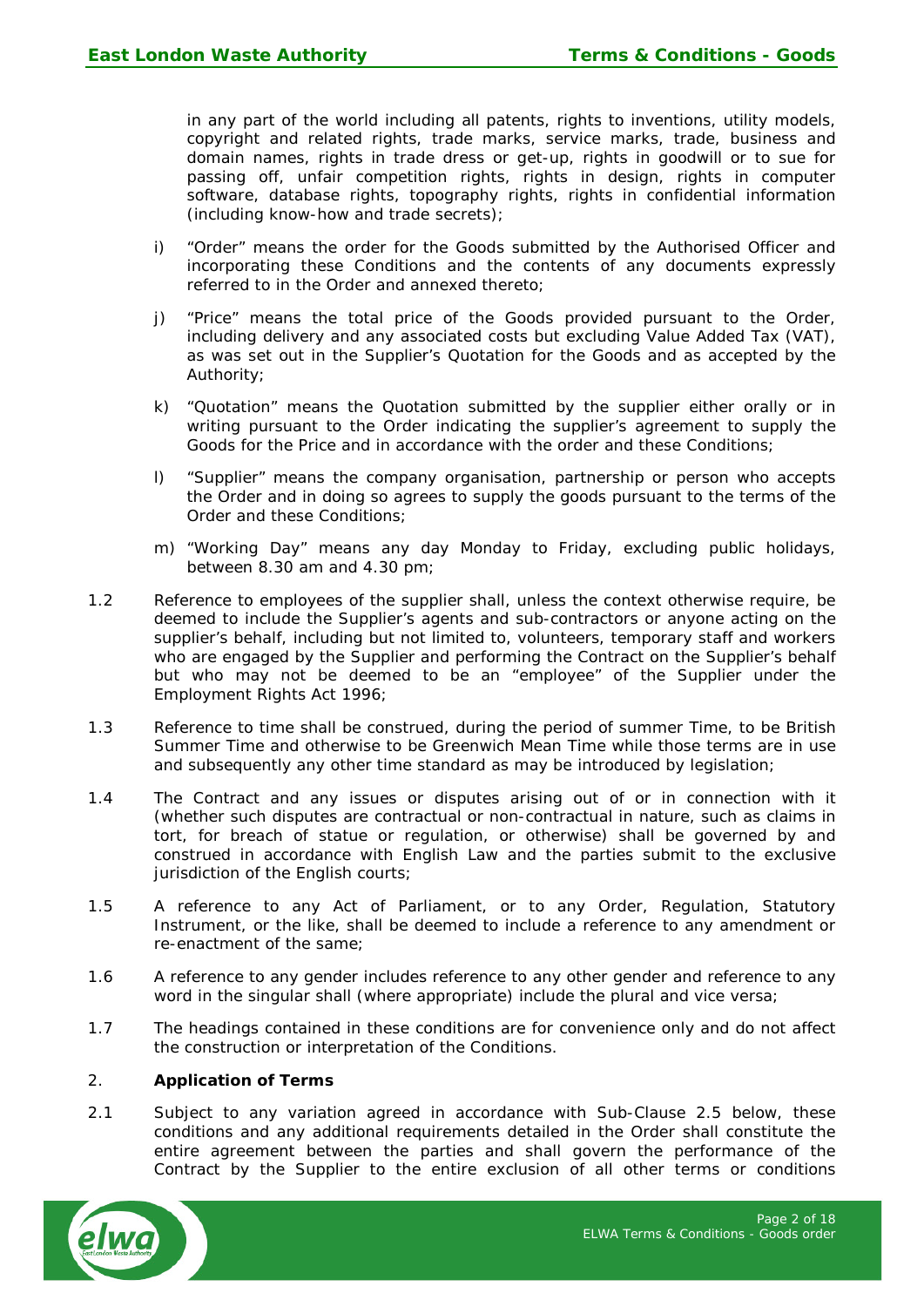including any terms submitted by the Supplier as part of the Quotation but save for any terms contained in the Order.

- 2.2 In the event of any ambiguity or conflict between these conditions and the terms on any Order, the terms of the Order shall prevail.
- 2.3 In submitting its Quotation, the Supplier shall be deemed to have satisfied itself as to all requirements of the Order and that the Supplier is able and willing to fulfil the Order for the Price and strictly in accordance with the terms of the Order and the conditions. The Authority shall not consider any changes to the Price requested by the Supplier in respect of any matter relating to the goods (or any part or parts) or in respect of any cost incurred by the supplier in fulfilling the Order or complying with any provision in the Contract.
- 2.4 No terms or condition endorsed upon, delivered with or contained in the Quotation or any other document produced by the supplier shall form part of the Contract or serve to vary any provision in the contract and in submitting its Quotation the supplier agrees to waive any right which it otherwise might have to rely on such terms and conditions.
- 2.5 No deletion from, addition to, or variation of these Conditions or any other part of the Contract shall be valid or of any effect unless agreed in writing and signed by the parties.
- 2.6 Irrespective of the absence of any signature deeming acceptance of these Conditions, the supplier in submitting its Quotation irrevocably agrees to be bound by these Conditions as if the same were expressly repeated in the Order and signed by the parties as a deed.

### 3. **Quality and Defects**

- 3.1 The Supplier warrants that the goods are fit for purpose and are of best quality, material, workmanship and design as applicable to the Goods.
- 3.2 The Supplier warrants that the Goods conform in all respects with, but not limited to:
	- a) the Authority's requirements detailed in the Order;
	- b) any sample(s) provided by the Supplier;
	- c) any detail or description contained in the Quotation;
	- d) any drawings, descriptions, specifications and/or patterns supplied or advised by the Authority to the Supplier; and
	- e) a minimum of any British Standard Specification or British Standard Code of Practice or EEC equivalent applicable to the goods and in place at the date of supply of the Goods.
- 3.3 In supplying the Goods the Supplier shall comply with and warrants that the Goods comply with all requirements of any applicable statute, regulations, standards, statutory rules or orders or other instrument applicable to the supply of the goods or applicable to the goods themselves.

#### 4. **Inspection and Testing**

4.1 At any time prior to, upon or within fourteen (14) Days following delivery of the Goods to the authority, the Supplier shall permit the Authority to inspect and/or test the Goods or shall requirement the Supplier to inspect and/or test the Goods either in the presence of the Authorised Officer or any other witness nominated by the Authorised Officer, or in the absence of any witness. If the supplier is requested to inspect and/or

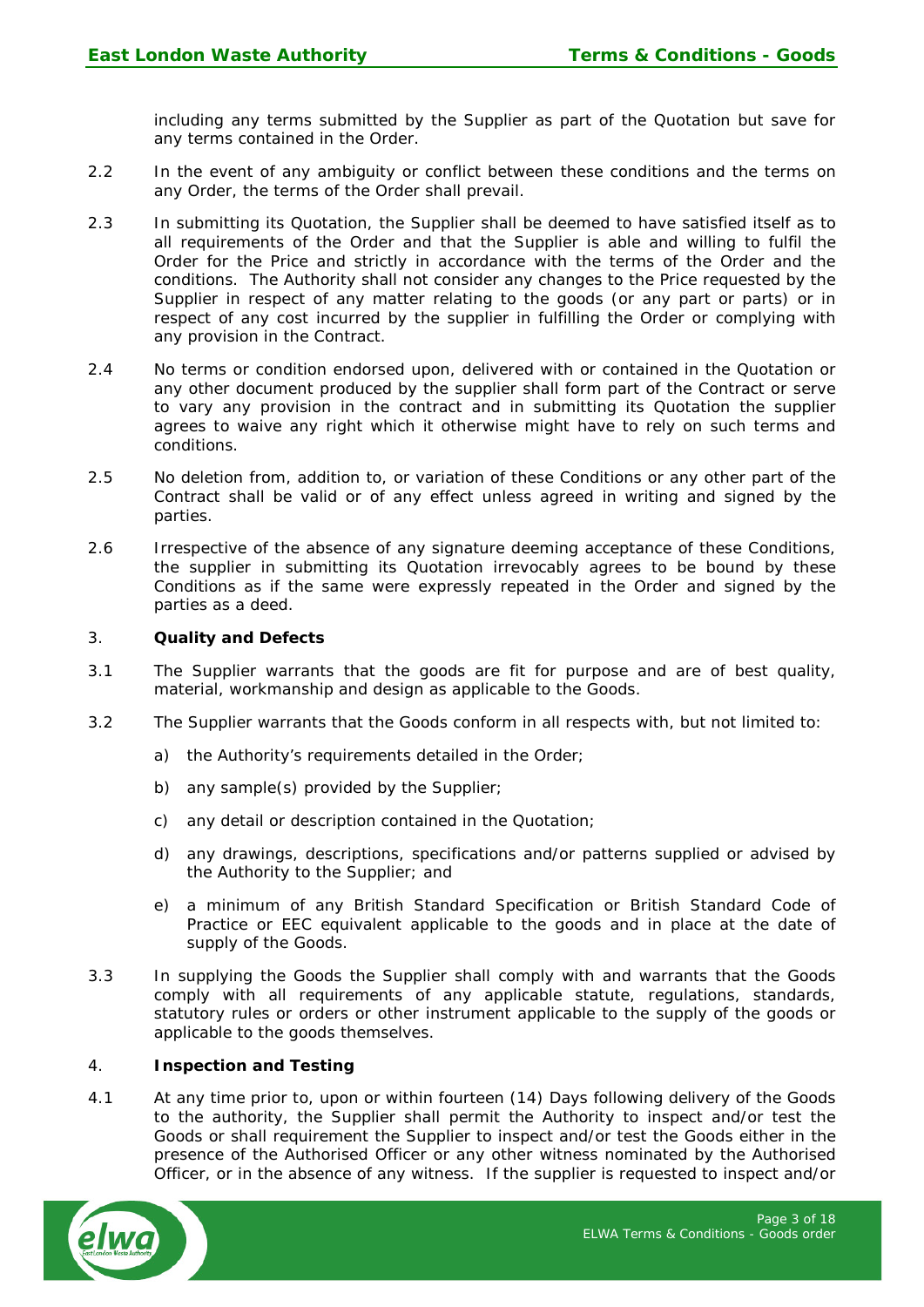test the Goods in the absence of a witness, the Supplier shall provide the Authorised Officer with written confirmation that such inspection and/or test has taken place and details of the outcome of the same.

- 4.2 If the results of any inspection and/or testing of the goods cause the Authority to determine that the Goods do not conform or are unlikely to conform with the provisions of Clause 3 (Quality and Defects) the Authority shall be permitted without prejudice to any other rights or remedies available to the Authority to invoke any of the provisions of Clause 19 (Remedies).
- 4.3 The occurrence or absence of any inspection and/or testing of the Goods shall not diminish or otherwise affect the Supplier's obligations under the Contract and the Authority shall be permitted to invoke all provisions of the Contract irrespective of whether the Goods have been inspected and/or tested and following such inspection and/or testing accepted by the Authority or whether the Authority declined to inspect and/or test the Goods.

#### 5. **Suppliers' Employees**

- 5.1 The Supplier shall ensure that it and any employees or agents engaged in the supply of the Goods shall:
	- a) be sufficiently trained, skilled and supervised in respect of the tasks they perform;
	- b) be trained in and shall observe all health and safety requirements as applicable to the tasks being performed and the supply of the Goods;
	- c) complete all necessary risk assessments and observe the outcome of the same;
	- d) observe and comply with all statutes, regulations, agreements, standards or any other binding prov1s1ons in relation to the packing, labelling, handling and carriage of hazardous materials;
	- e) when on any Authority premises observe all rules and procedures specified by the Authority in respect of those premises; and
	- f) not act in any manner which places themselves, a third party or any property at risk of damage or harm.
- 5.2 The Supplier shall on request provide the Authorised Officer with evidence of compliance with the requirements of Sub-Clause 5.1 above.
- 5.3 The Supplier shall ensure that every person engaged in the supply of the Goods works strictly in accordance with the EC Working Time Directive (No.2003/88), the Working Time Regulations 1998 and any subsequent Directives, Regulations, Statutes or Acts relating to working time.
- 5.4 The Supplier shall ensure that every person engaged in the supply of the Goods is legally entitled to work and remain in the United Kingdom and shall not permit any person not so entitled to continue to work and shall take such actions in respect of such person not legally entitled to remain or work in the United Kingdom as appropriate.
- 5.5 The Supplier shall at all times comply with the requirements of the Health and Safety at Work etc. Act 1974 and of any other acts, regulations, orders or other statutory provisions relating to the health and safety of employees including any acts, regulations, orders or other statutory provisions which may come into force at any time in the future.

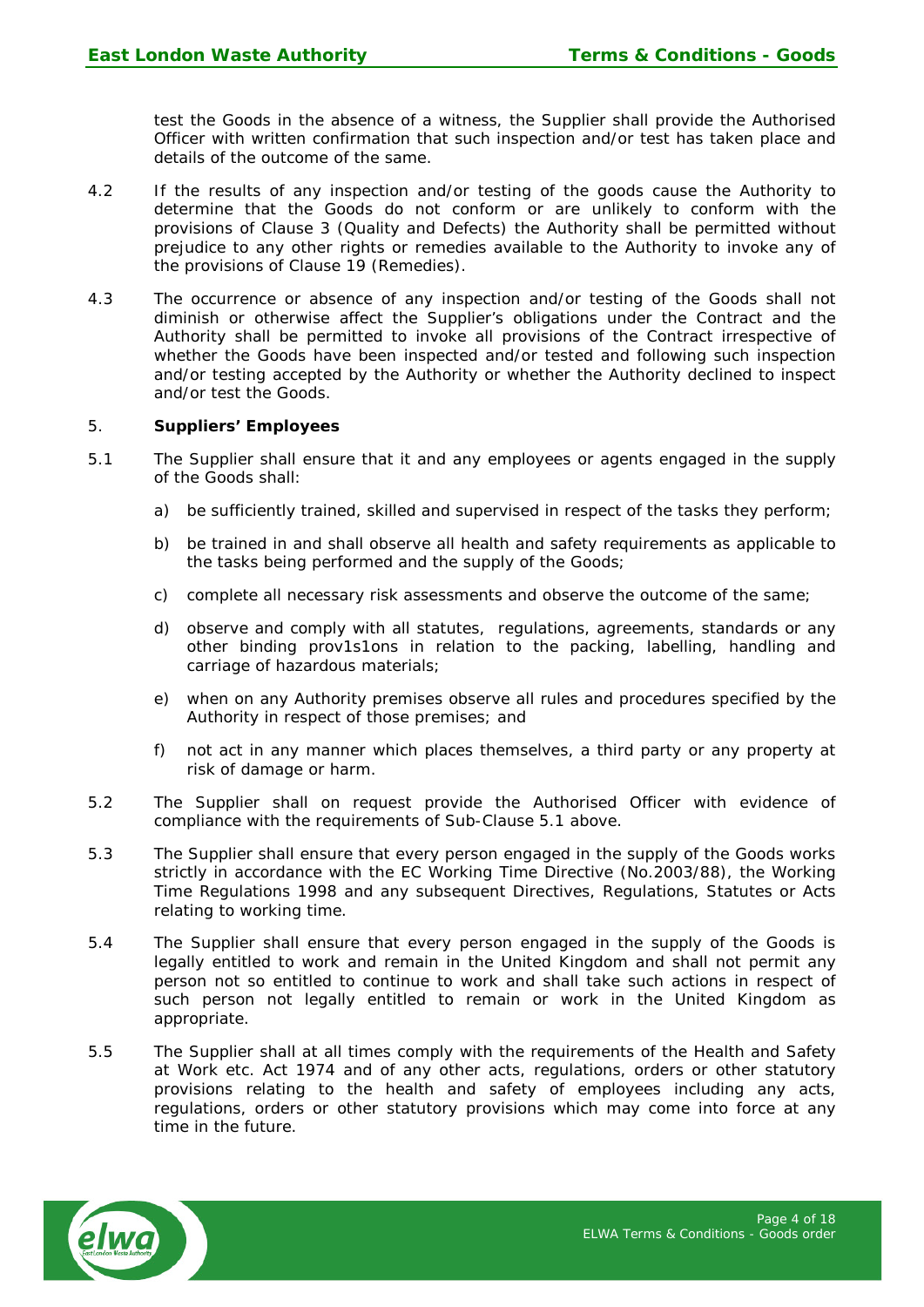### 6. **Agency**

- 6.1 Neither the Supplier nor its employees shall in any circumstances hold itself or themselves out as being the servant or agent of the Authority.
- 6.2 Neither the Supplier nor its employees shall in any circumstances hold itself or themselves out as being authorised to enter into any contract on behalf of the Authority, or in any other way to bind the Authority to the performance, variation, release or discharge of any obligation.
- 6.3 Neither the Supplier nor its employees shall in any circumstances hold itself or themselves out as having the power to make, vary, discharge or waive any by-law or regulation of any kind.

#### 7. **Delivery and performance**

- 7.1 The Goods shall be delivered, to the place specified by the Authority in the Order or to such other place of delivery as is agreed in writing by the Authority prior to delivery of the Goods.
- 7.2 The Supplier shall off-load the Goods at the Authority's specified place of delivery at the Supplier's own risk and as directed by the Authority.
- 7.3 The Supplier acknowledges that all carriers of the Goods shall be deemed to be agents of the Supplier and not of the Authority.
- 7.4 Prior to delivery of the Goods the Supplier shall provide the Authority with all information reasonably available to the Supplier or in the Supplier's possession in respect of any potential hazards known or believed to exist in the transport, handling or use of the Goods.
- 7.5 The Supplier accepts that where the Authority has included in the Order a date and/or time for delivery of the Goods or has subsequently informed the Supplier in writing of a date and/or time for delivery of the Goods such date and/or time for delivery shall be binding on the Supplier and shall be of the essence.
- 7.6 The Supplier shall notify the Authority as soon as reasonably practicable of any anticipated delays in the delivery of the Goods save that such notification shall not relieve the Supplier of its obligations to deliver the Goods or of the Authority's rights pursuant to these Conditions if the Goods are not delivered to the originally specified date and/or time unless the Authority agrees in writing that the Goods may be delivered on an alternative date and/or time. If the Authority does agree to an alternative date and/or time for delivery of the Goods, such alternative date and/or time shall then become binding on the Supplier and shall be of the essence.
- 7.7 Unless otherwise stipulated by the Authority in the Order, or otherwise notified to the Supplier in writing, the Authority shall only accept delivery of the Goods on a Working Day.
- 7.8 The Supplier shall ensure that each delivery of Goods is accompanied by a delivery note which includes (without limitation); the Order number, date of Order, number of packages and contents and, in the case of part delivery, the outstanding balance remaining to be delivered. The delivery note shall become the property of the Authority.
- 7.9 The Supplier accepts that signature of the delivery note on behalf of the Authority shall be evidence only of the number of packages received. Signature shall not be deemed to be acceptance of the Goods by the Authority nor shall signature be deemed as evidence that the correct quantity of Goods has been delivered or that the Goods are in good condition or of the correct quality.

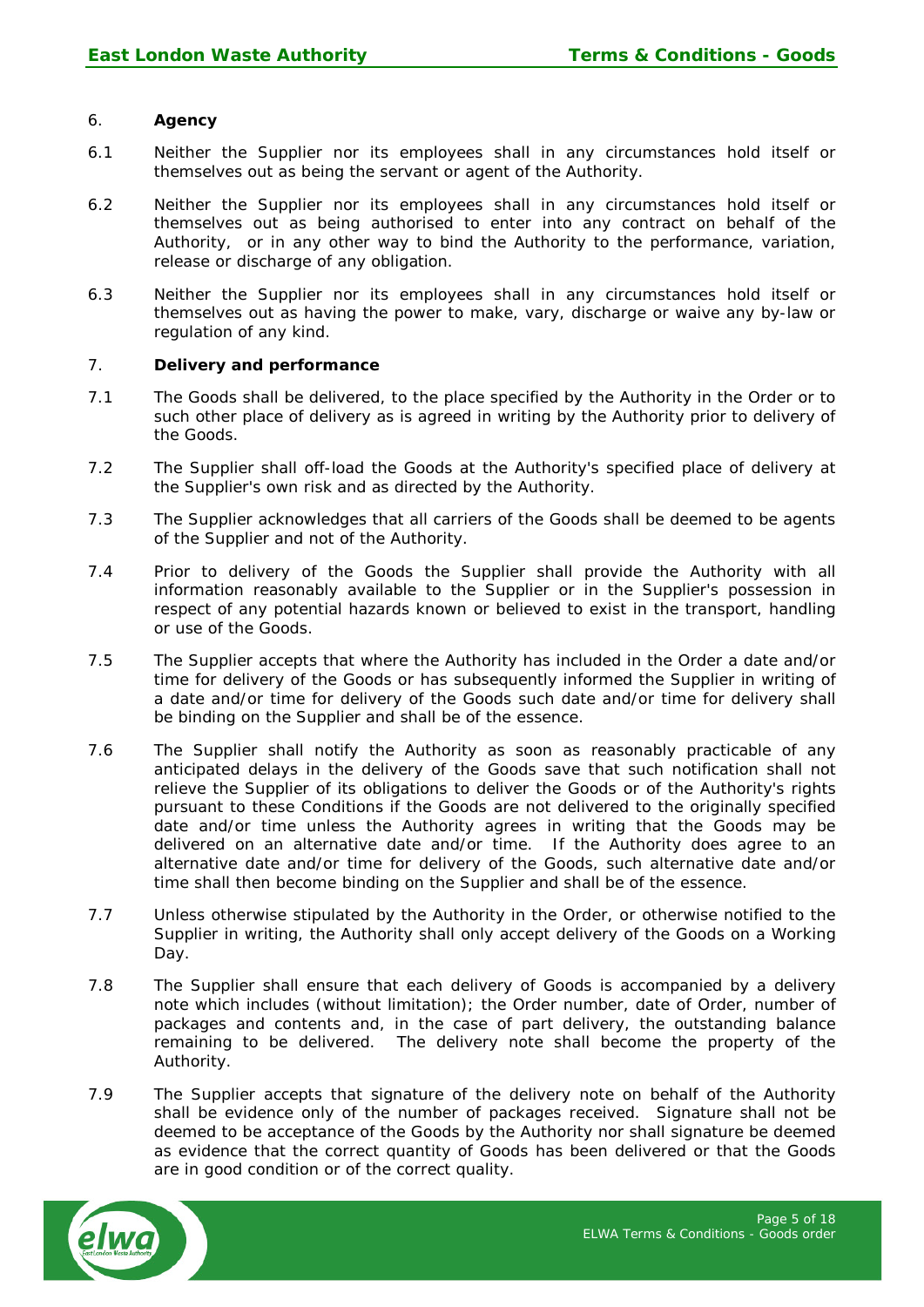- 7.10 If the Supplier delivers the Goods prior to the agreed date for delivery the Authority reserves the right to:
	- a) refuse to accept delivery of the Goods; or
	- b) recover from the Supplier any expenditure reasonably incurred by the Authority in storing and/or insuring the Goods until the due date for delivery.
- 7.11 If the Supplier fails to deliver the Goods on the date and/or time specified by the Authority or such subsequent date and/or time agreed by the Authority, then, without prejudice to any other rights which the Authority may have pursuant to this Contract or at law, the Authority reserves the right to :
	- a) cancel the Contract in whole or in part;
	- b) refuse to accept any subsequent delivery of the Goods which the Supplier attempts to make;
	- c) recover from the Supplier any expenditure reasonable incurred by the Authority in obtaining the Goods in substitution from another supplier; and
	- d) seek damages from the Supplier for any additional costs, losses or expenses incurred by the Authority as a result of the Supplier's failure to deliver the goods on the due date and/or time.
- 7.12 Where the Authority agrees in writing to accept delivery of the Goods by instalments the Contract shall be construed as a single contract in respect of each Instalment. Nevertheless failure by the Supplier to delivery any one instalment on a date and/or time for delivery specified in writing to the Supplier, shall entitle the Authority, at the Authority's entire discretion to invoke the provisions of Sub-Clause 7.11 above.
- 7.13 If the Supplier shall deliver Goods in excess of the quantities specified in the Order or otherwise notified by the Authority in writing, the Authority shall not be bound to pay for the excess Goods and the excess Goods delivered shall be and shall remain at the Supplier's risk and shall be returnable to the Supplier entirely at the Supplier's expense. The Authority shall be entitled to recover from the Supplier any costs incurred by the Authority as result of the Supplier delivering excess Goods or shall be entitled to deduct such sums from future payments due to the Supplier.
- 7.14 The Authority shall not be deemed to have accepted any Goods delivered until the expiry of fourteen (14) Days following the date on which the Goods are validly delivered to the Authority and providing that prior to the expiration of the fourteen (14) Days the Authority has not notified the Supplier of any defect in the Goods. In the event that the Authority discovers a latent defect in the Goods after the expiration of fourteen (14) Days following the date on which the Goods are delivered, the Authority may reject the Goods and invoke the provisions of Clause 19 (Remedies) providing that the Authority has notified the Supplier of such defect no later than fourteen (14) Days following the date on which the Authority identified the defect.

### 8. **Risk and Title**

8.1 The Goods shall remain at the full risk of the Supplier until they have been accepted by the Authority In accordance with Clause 7 (Delivery and Performance). Upon acceptance of the Goods by the Authority risk and title in the Goods shall pass to the Authority but shall be without prejudice to the rights and remedies of the Authority pursuant to the Contract or at law.

### 9. **Price**

9.1 The Supplier shall supply the Goods for the Price, including in respect of the delivery of the Goods and any other costs incurred by the Supplier in the supply of the Goods,

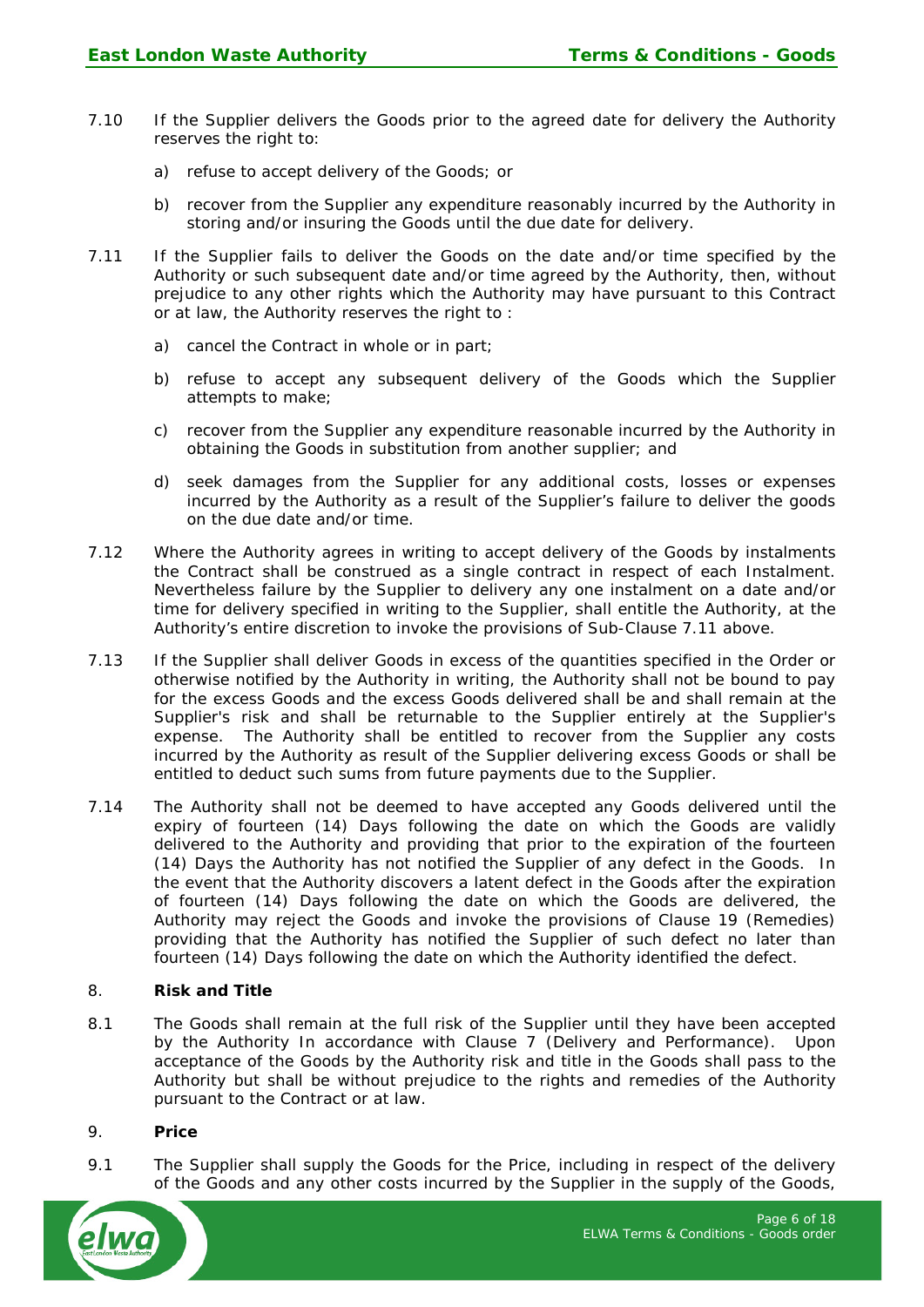and unless otherwise agreed in writing by the Authority the Price shall be exclusive of Value Added Tax.

- 9.2 The Authority shall not accept any variation in the Price and shall not pay the Supplier any monies in respect of additional costs incurred by the Supplier in respect of the supply of the Goods unless such variation to the Price or additional costs have been agreed in writing by the Authorised Officer prior to delivery of the Goods.
- 9.3 The Authority shall pay to the Supplier such Value Added Tax as may be properly chargeable by the Supplier In connection with the supply of the Goods.

### 10. **Payment**

- 10.1 Upon delivery of the Goods or no later than fourteen ( 14) Days following the date of delivery of the Goods the Supplier shall submit to the Authorised Officer, or such other person as notified in writing to the Supplier, an invoice setting out in accordance with the Price contained in the Quotation or otherwise agreed in writing by the Authority in accordance with Sub-Clause 9.2 (Price) the sum due by the Authority in respect of the Goods delivered together with details of any VAT element thereon (a "Properly Submitted Invoice").
- 10.2 The Authority shall pay the Supplier the sum stated in a Properly Submitted Invoice within thirty (30) Days of receipt of the same but time for payment shall not be of the essence of the Contract.
- 10.3 Should the Authority pay the Supplier the sum stated in a Properly Submitted Invoice within fourteen (14) Days of receipt of the Properly Submitted Invoice the Authority shall be entitled to deduct two and a half percent (2.5%) from the sum stated in the Properly Submitted Invoice by way of an early payment discount ("the Discount").
- 10.4 The Authority shall not apply the Discount to any sums due to the Supplier under a Properly Submitted Invoice and not paid to the Supplier within fourteen (14) Days of receipt by the Authority of the Properly Submitted Invoice.
- 10.5 Payment of a Properly Submitted Invoice by the Authority shall not be deemed as acceptance of the Goods and all rights of the Authority in respect of the Goods and/or the acceptance thereof shall remain irrespective of whether the Authority has paid any Properly Submitted Invoice in respect of the Goods.
- 10.6 Without prejudice to any other right or remedy the Authority has under the Contract or at law, the Authority reserves the right to set off against any amount owing at any time to the Supplier pursuant to this Contract any amount owing or due to the Authority pursuant to this Contract or any other contract between the Authority and the Supplier.

### 11. **Confidentiality**

- 11.1 The Supplier shall keep in strict confidence all technical or commercial know-how, specifications, inventions, processes or initiatives which are of a confidential nature and have been disclosed to the Supplier by the Authority or its agents and any other confidential information concerning the Authority's business which the Supplier may obtain as a result of the Supplier performing its obligations under the Contract {the "Confidential Information").
- 11.2 The Supplier shall ensure that the Confidential Information is only disclosed to those of its employees, agents or sub-contractors as need to know the same for the purpose of discharging the Supplier's obligations to the Authority under the Contract and the Supplier shall ensure that such employees, agents or sub-contractors are subject to obligations of confidentiality no less onerous than those contained in this Clause 11 (Confidentiality).

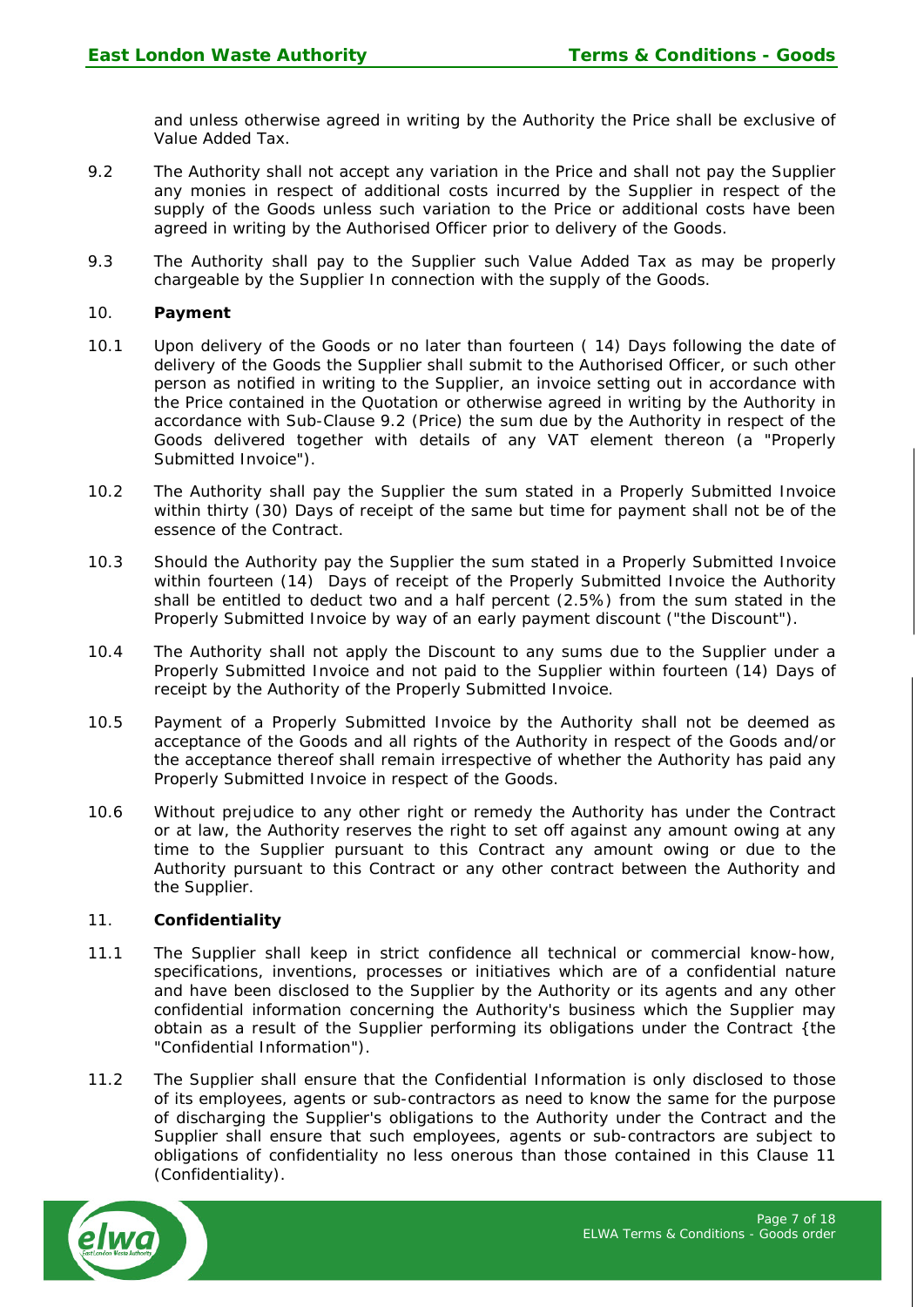11.3 Any Confidential Information in the Supplier's possession, or the possession of any employee, agent or sub-contractor of the Supplier at the date of expiration or earlier termination of the Contract, shall be immediately returned to the Authority at the Supplier's expense or shall, on the written instruction of the Authority, be destroyed by the Supplier and the Supplier shall thereafter confirm such destruction in writing.

# 12. **Intellectual Property Rights**

- 12.1 The Supplier shall grant to the Authority and the Authority 's officers, agents, customers and assigns a perpetual, royalty free, worldwide, non- exclusive licence to market, distribute, sell or otherwise use all Intellectual Property Rights belonging or otherwise licenses to the Supplier incorporated in or required for the use of goods.
- 12.2 The Supplier warrants that:
	- a) the Supplier has all Intellectual Property Rights, permissions, licences, and consents necessary to carry out its obligations under the Contract and shall not carry out its obligations in breach of any Intellectual Property Right permission, licence or consent, and
	- b) in respect of the Goods, the Supplier has full clear and unencumbered title to all such items, and at the date of delivery of such items to the Authority, it has full and unrestricted rights to transfer full title to all such items to the Authority.
- 12.3 The Supplier shall promptly at the Authority's request do (or procure to be done) all such further acts and things and execute (or procure the execution of) all such other documents as the Authority may from time-to-time require for the purpose of securing for the Authority the full benefit of the Contract, including all right, title and interest in the Intellectual Property Rights assigned or licensed to the Authority in accordance with the Contract.
- 12.4 The Supplier shall not act in any way so as to infringe, fetter or damage any Intellectual Property Rights owned or vesting in the Authority or any third party and shall fully indemnify the Authority in respect of any loss, demand, damages, costs, expenses or liability whatsoever caused as a result of the Supplier infringing this Clause 12 (Intellectual Property Rights).
- 12.5 The Supplier undertakes to fully indemnify and hold harmless the Authority from and against any costs, losses, demands, damages, liability, or expenses arising from or incurred by the Authority as a result of any demands, action(s), dispute(s), claim(s) or proceeding(s) brought by a third party in respect of their Intellectual Property Rights or any alleged breaches of such Intellectual Property Rights by the Supplier or by the Authority as a result of the Authority's use or possession of the Goods supplied by the Supplier.

### 13. **Data Protection**

- 13.1 The Supplier shall comply at all times with Data Protection Law and shall not do anything or perform its obligations under or in connection with the Contract in such a way as to cause the Authority to breach any of its obligations under Data Protection Law.
- 13.2 If the Supplier, pursuant to its obligations under the Contract, processes Personal Data (as defined in the Data Protection Act 1998) on behalf of the Authority, the Supplier shall:
	- a) process the Personal Data only in accordance with instructions from the Authority;
	- b) process the Personal Data only to the extent, and in such manner, as is necessary for the performance of its obligations under the Contract;

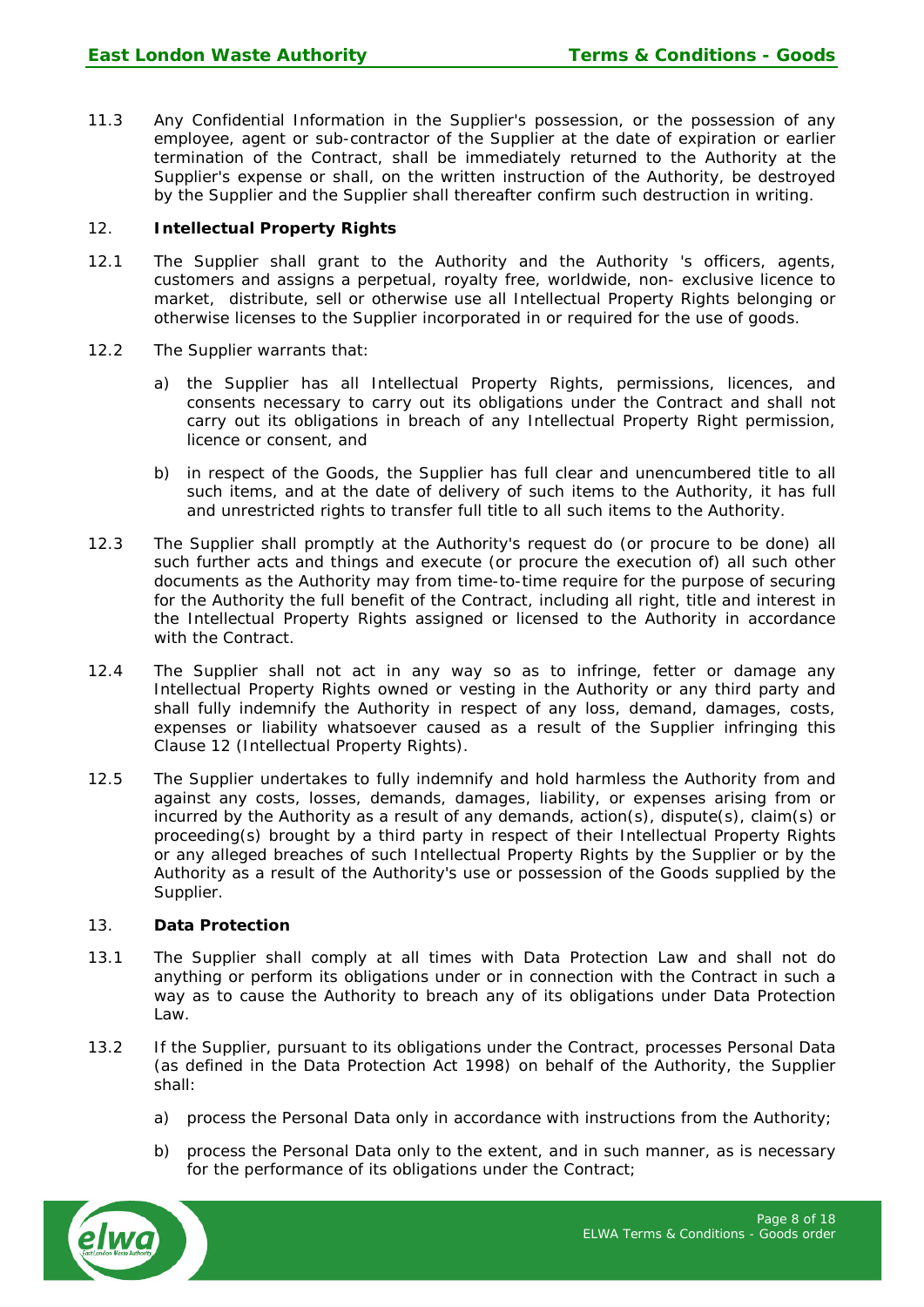- c) implement appropriate technical and organisational measures to protect Personal Data against unauthorised or unlawful processing and against accidental loss, destruction, damage, alteration or disclosure, such measures to be appropriate to the harm which might result from any unauthorised or unlawful processing, accidental loss, destruction or damage to the Personal Data and having regard to the nature of the Personal Data which is to be protected;
- d) notify the Authority promptly if it becomes aware of any breach of any of its measures put in place under Sub-Clause 13.2 (c) above;
- e) take reasonable steps to ensure the reliability of any personnel who have access to the Personal Data;
- f) obtain prior written consent from the Authority in order to transfer the Personal Data to any third party in connection with the Contract:
- g) ensure that any personnel required to access the Personal Data are informed of the confidential nature of the Personal Data and comply with the obligations set out in this Clause 13 (Data Protection);
- h) ensure that none of those personnel publish, disclose or divulge any of the Personal Data to any third party unless directed in writing to do so by the other party;
- i) notify the Authority immediately if it receives :
	- i. a request from a Data Subject (as defined in the Data Protection Act 1998) to have access to that Data Subject's Personal Data; or
	- ii. a complaint or request relating to the other party's obligations under Data Protection Law;
- j) provide the Authority with fu II co-operation and assistance in relation to any complaint or request made, including by providing the other party with full details of the complaint or request; and
- k) not transmit or process Personal Data outside the European Economic Area without the prior written consent of the other party and, where the other party so consents to a transfer, to comply with:
	- i. the obligations of a Data Controller under the Eighth Data Protection Principle set out in Schedule 1 of the Data Protection Act 1998; and
	- ii. any reasonable Instructions notified to it by the other party.

### 14. **Freedom of Information**

- 14.1 The Supplier acknowledges that the Authority is subject to the requirements of the Code of Practice on Government Information, the Freedom of Information Act 2000 ("the FOIA"), the Environmental Information Regulations 2004 ("the EIR's") and other statutory requirements, guidance and codes of practice issued by the Information Commissioner or relevant Government departments and the Supplier agrees to assist and co- operate with the Authority (at the Supplier's expense except insofar as otherwise agreed in writing) to enable the Authority to comply with its Information (as defined In Section 84 of the FOIA) obligations.
- 14.2 The Supplier shall and shall procure that its sub-contractors shall:
	- a) transfer to the Authority any Requests for Information, or an apparent request, under the Code of Practice on Access to Government Information, the FOIA or the

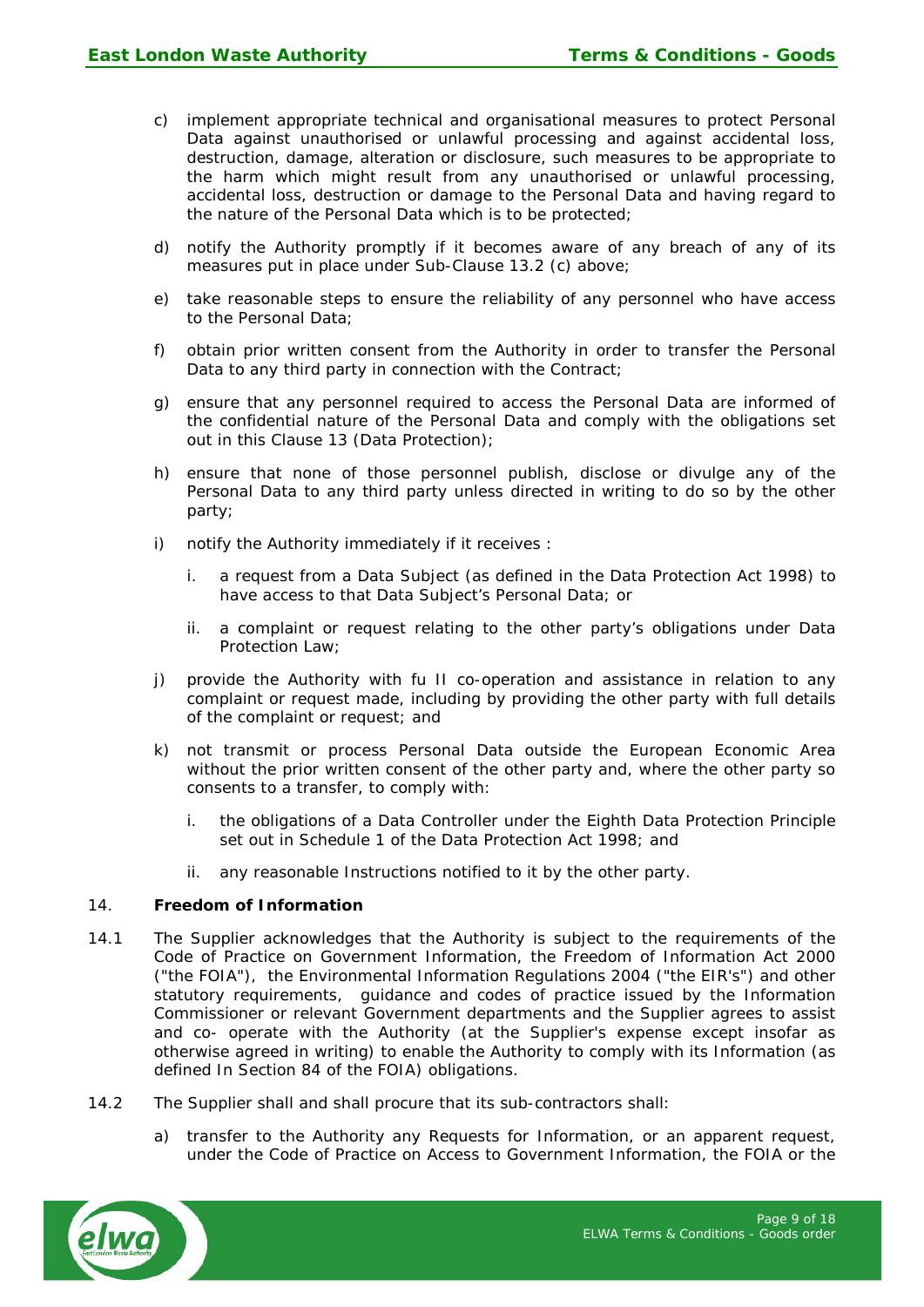EIR's that it receives as soon as practicable after receipt and in any event within two (2) Working Days of receiving such Request for Information;

- b) provide the Authority with a copy of all Information in its possession or power in the form that the Authority requires within five (5) Working Days (or such other period as the Authority may specify) of the Authority requesting that Information; and
- c) provide all necessary assistance as reasonably requested by the Authority to enable the Authority to respond to a Request for Information within the time for compliance set out In Section 10 of the FOIA or Regulation 5 of the EIR's.
- 14.3 The Authority shall be responsible for determining at its absolute discretion and notwithstanding any other provision in the Contract or any other agreement that the Information is confidential or commercially sensitive whether:
	- a) the Information is exempt from disclosure; or
	- b) the Information is to be disclosed in response to a Request for Information; or
	- c) the Information or all or any part of the Contract is to be published by the Authority.
- 14.4 The Supplier agrees that in no event shall it respond directly to a Request for Information unless expressly authorised in writing by the Authority to do so.
- 14.5 The Supplier acknowledges that the Authority may, acting in accordance with the Department of Constitutional Affairs' Code of Practice on the Discharge of Functions of Public Authorities under Part 1 of the FOIA ("the Code") and freedom of information best practice for local authorities:
	- a) disclose Information under the FOIA or the EIR's without consulting the Supplier; or
	- b) disclose Information under the FOIA or the EIR's following consultation with the Supplier and having taken its views into account
- 14.6 provided always that where this Clause 14 (Freedom of Information) applies, the Authority shall, in accordance with any recommendations of the Code, take reasonable steps, where appropriate, to give the Supplier advanced notice of the disclosure, or failing that, to draw the disclosure to the Supplier's attention after any such disclosure.
- 14.7 The Supplier agrees that notwithstanding any other Clause in this Contract, the Supplier hereby consents to the Authority publishing the Contract in its entirety, including from time-to-time agreed changes to the Contract, to the general public irrespective of whether such publication is pursuant to a Request for Information or otherwise.
- 14.8 The Contractor acknowledges that any information the Supplier or the Authority deem confidential is indicative only of the status of such information and that the Authority may nevertheless disclose such information in accordance with the provisions of this Clause 14 (Freedom of Information).
- 14.9 The Supplier shall ensure that all Information is retained for disclosure for a minimum of six (6) years after the date of termination or expiry (whichever is the earlier) of this Contract (or as long a period as may be agreed between the Authority and the Supplier) and shall permit the Authority to inspect such records as requested from time to time.

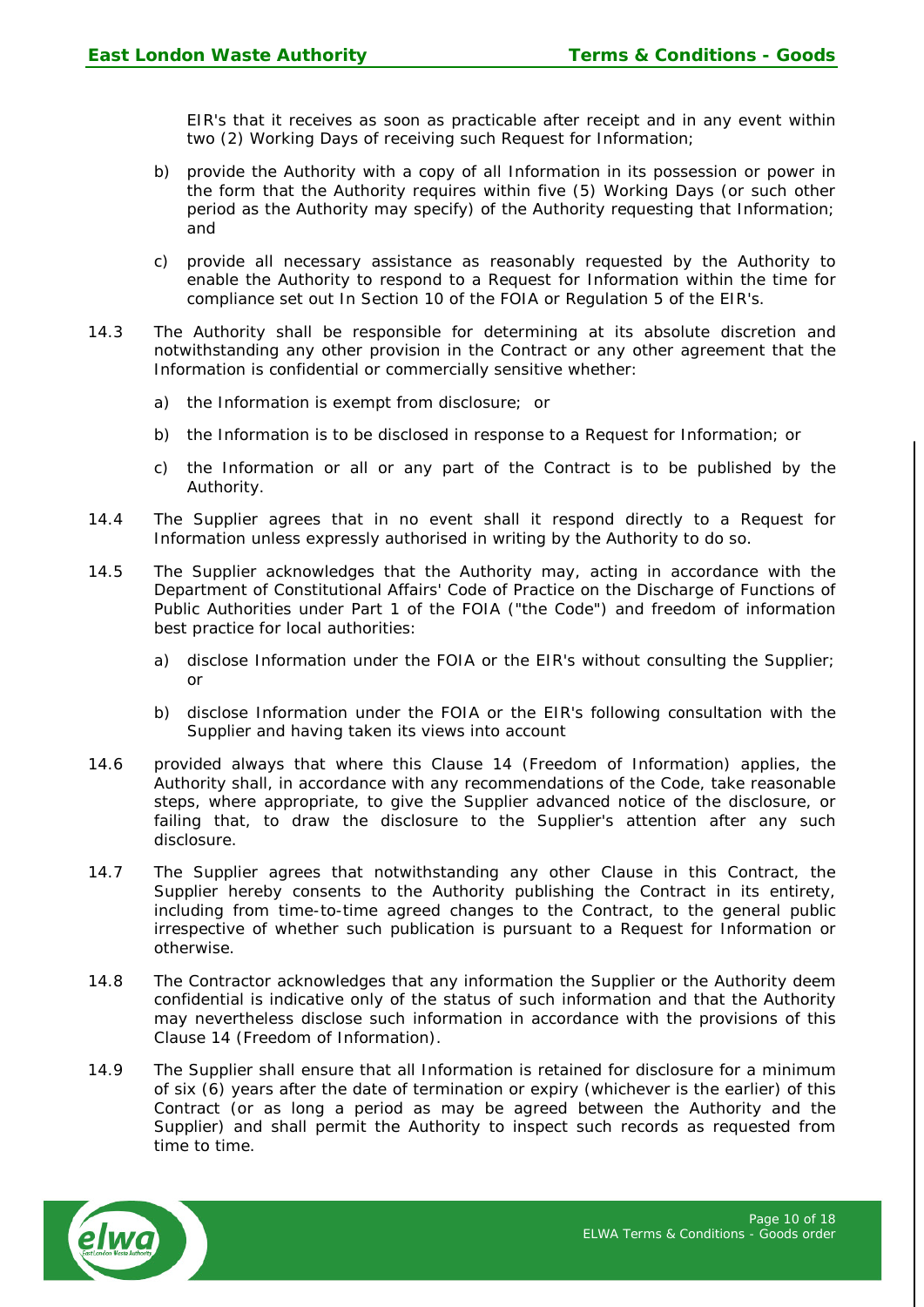# 15. **Authority Property**

- 15.1 Materials, equipment, tools, dies, moulds, copyright, design rights or any other forms of Intellectual Property Rights in all drawings, specifications and data supplied by the Authority to the Supplier or used by the Supplier specifically in the manufacture of the Goods for the Authority (the "Authority's Property") shall at all times be and remain the exclusive property of the Authority.
- 15.2 The Supplier shall hold the Authority's Property in safe custody at the Supplier's own risk and shall ensure that the Authority's Property is maintained and kept in good condition by the Supplier until returned to the Authority at the Supplier's expense on expiration or earlier termination of the Contract.
- 15.3 The Supplier shall not make use of or dispose of the Authority's Property other than in accordance with the express written instructions of the Authorised Officer.

### 16. **Termination**

- 16.1 The Authority may terminate the Contract in whole or in part at any time by issuing the Supplier with twenty-eight (28) Days written notice of such termination. Upon receipt of the notice the Supplier shall immediately cease all work being undertaken at the date of receipt of the notice. Subject to any rights of set off the Authority has pursuant to the Contract or any other contract between the Authority and the Supplier, the Authority shall pay the Supplier such sums as reasonably due to the Supplier pursuant to this Contract from the Commencement Date up to and including the date of receipt of the notice, including reasonable costs necessarily incurred by the Supplier since the Commencement Date. The Authority shall not be liable to the Supplier for any claims for loss of profits, consequential loss or any other direct or indirect costs or losses other than those expressly set out in this Sub-Clause 16.1.
- 16.2 The Authority may without prejudice to any other accrued rights or remedies under the Contract, terminate this Contract, and any other contract between the parties, by notice in writing having immediate effect if the Supplier:
	- a) commits a material breach of any of the terms of the Contract and which breach is either incapable of being remedied or, if capable of being remedied, the Supplier has not remedied the breach within fourteen (14) Days of being notified in writing of the same; and/or
	- b) repeatedly breaches any term or terms of the Contract in such a manner as to reasonably justify the Authorised Officer to conclude that the Supplier does not have the intention and/or the ability to satisfactorily perform the Contract; and/or
	- c) has offered or given or agreed to give to any person any gift or consideration of any kind as an inducement or reward for doing or forbearing to do or having done or forborne to do any action or omission in relation to the obtaining or execution of the Contract or any other contract with the Authority, or for showing  $\cdot$  or forbearing to show favour or disfavour to any person in relation to the Contract or any other contract with the Authority, or if the like acts shall have been done by any person engaged by the Supplier or acting on the Supplier's behalf (whether with or without the Supplier's knowledge), or if in relation to the Contract or any other contract with the Authority the Supplier or any person before referred to shall have committed any offence under the Bribery Act 2010 or shall have given any fee or reward the receipt of which is an offence under the Local Government Act 1972; and/or
	- d) has any distress, execution or other process levied upon any of its assets; and/or
	- e) has a bankruptcy order made against it or makes an arrangement or composition with its creditors, or otherwise takes the benefit of any statutory provision for the

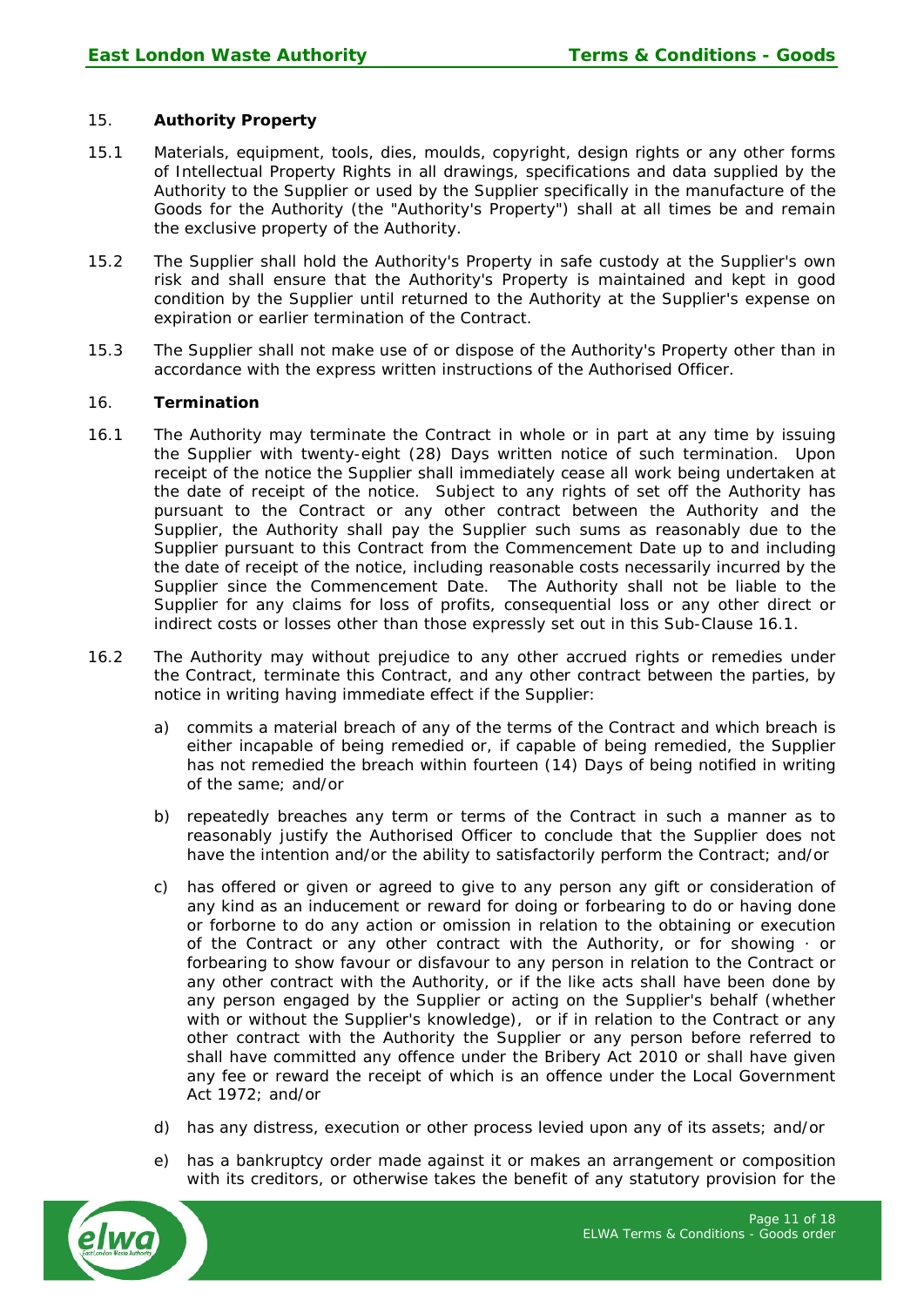time being in force for the relief of insolvent debtors, or (being a body corporate) convenes a meeting of creditors (whether formal or informal), or enters into liquidation (whether voluntary or compulsory) except a solvent voluntary liquidation for the purpose only of reconstruction or amalgamation, or has a receiver or manager, administrator or administrative receiver appointed over its undertaking or any part thereof, or documents are filed with the court for the appointment of an administrator of the Supplier or notice of Intention to appoint an administrator is given by the Supplier or its directors or by a qualifying floating charge holder (as defined in paragraph 14 of Schedule Bl to the Insolvency Act 1986), or a resolution is passed or a petition presented to any court for the winding-up of the Supplier or for the granting of an administration order in respect of the Supplier, or any proceedings are commenced relating to the insolvency or possible insolvency of the Supplier; and/or

- f) ceases or threatens to cease to carry on its business; and/or
- g) experiences a deterioration in its financial position to such an extent that in the reasonable opinion of the Authority the capability of the Supplier adequately to fulfil its obligations under the Contract has been placed in jeopardy; and/or
- h) there is a change of control of the Supplier as defined in s574 of the Capital Allowances Act 2001;and/or
- i) as a result of any misconduct or mismanagement on the Supplier's part has a Regulatory Body make an order of any kind in relation to the Supplier's affairs; and/or
- j) has any registration which the Supplier must maintain in order to provide all or any part of the Goods withdrawn or cancelled; and/or
- k) commits or causes the commission of any criminal offence in providing the Goods.
- 16.3 If the Contract is terminated in whole or in part in accordance with any of the provisions contained in Sub-Clause 16.2 above, the Authority may, without prejudice to any other rights or remedies the Authority has at law, invoke the provisions of Clause 19 (Remedies).
- 16.4 The terms of the Contract which expressly or impliedly have effect after termination shall continue to be enforceable notwithstanding expiration of the Contract or prior termination pursuant to this Clause 16 (Termination).

# 17. **Indemnity**

- 17.1 The Supplier shall indemnify, and shall keep indemnified, the Authority in full against all costs, expenses, damages and losses (whether direct or indirect), including any interest, fines, legal and other professional fees and expenses, awarded against or incurred or paid by the Authority as a result of or in connection with:
	- a) any claim made against the Authority for death, personal injury or damage to property arising out of, or in connection with, any non- compliance of the Goods with the Contract;
	- b) any claim made against the Authority arising out of, or in connection with, the supply of the Goods, to the extent that such claim arises out of the breach, negligent performance or failure or delay in performance of the Contract by the Supplier;
	- c) any claim made against the Authority for infringement of a third party's Intellectual Property Rights arising out of, or in connection with, the Authority 's use of the Goods;

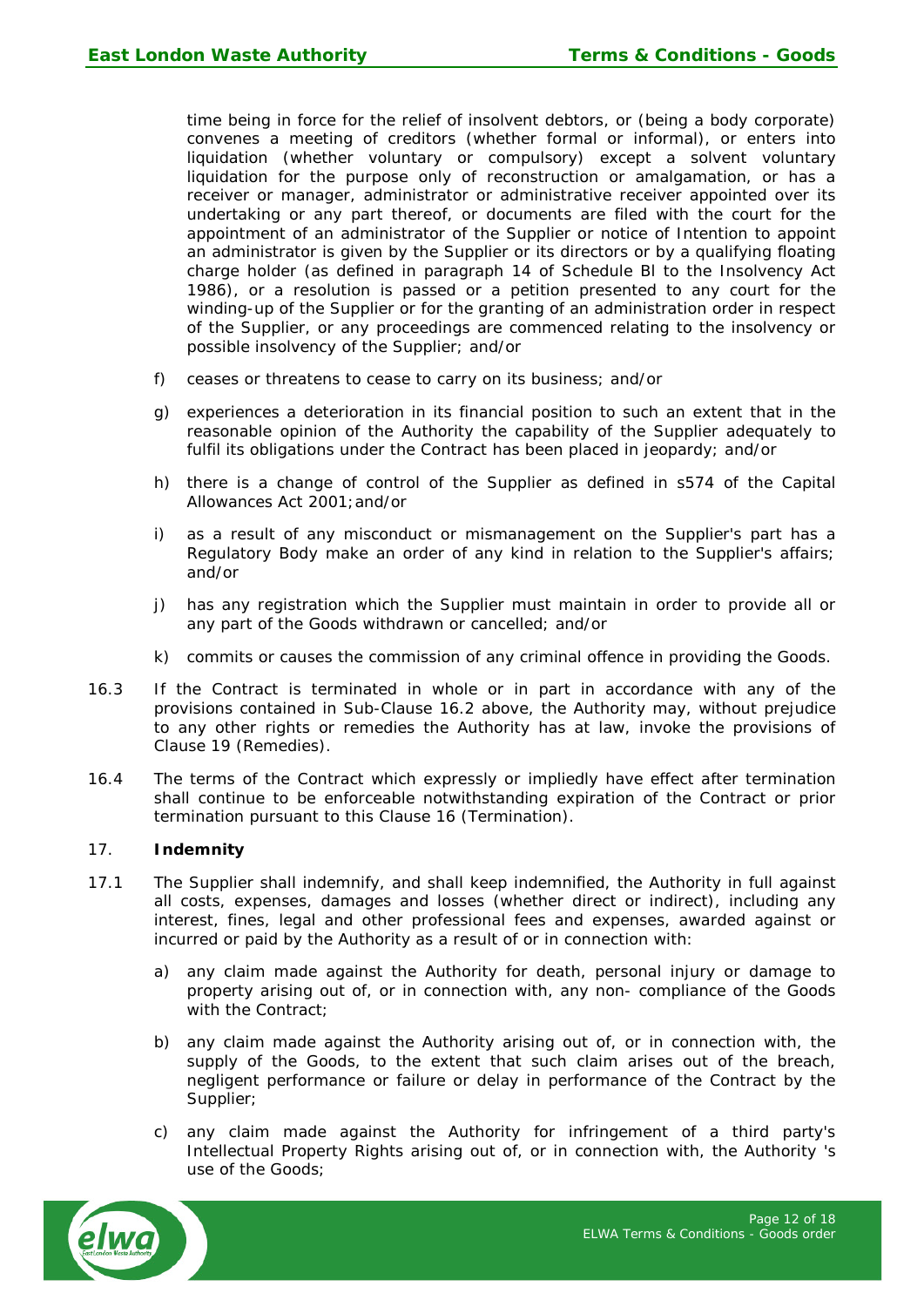- d) all damage to the Authority's property caused by the Supplier or its representatives (including any damage or destruction to, corruption of, or loss of data held by the Authority);
- e) any breach of Data Protection Law by the Supplier; and
- f) any claim made against the Authority by a third party resulting from, or arising out of any breach by the Supplier of its obligations under Clause 11 (Confidentiality) or Clause 12 (Intellectual Property Rights).
- 17.2 The Supplier shall not be liable to the Authority for any losses, damage or injury to the extent that they are caused by or arise directly out of an act or omission of, or negligence attributable to, the Authority in breach of its obligations under the Contract.
- 17.3 The provisions of this Clause 17 (Indemnity) shall survive termination of the Contract howsoever arising and shall remain enforceable by the Authority for a period of twelve (12) years following the date of termination.
- 17.4 For the avoidance of doubt, the Authority's rights under this Clause 17 (Indemnity) are in addition to and without prejudice to the express or implied statutory rights of the Authority pursuant to the Sale of Goods Act 1979 and/or the Supply of Goods and Services Act 1982 and any other statute.

#### 18. **Liability**

- 18.1 In this Clause 18 (Liability) a reference to the Authority's liability for something is a reference to any liability whatsoever which the Authority may have for it, its consequences, and any direct, indirect or consequential loss, damage, costs or expenses resulting from its consequences whether the liability arises under the Contract, in tort or otherwise, and even if it results from the Authority's negligence or from negligence for which the Authority would otherwise be liable.
- 18.2 The Authority is not in breach of the Contract and does not have any liability for anything to the extent that its apparent breach or liability is attributable to the Supplier's breach of the Contract.
- 18.3 Subject to Sub-Clause 18.5 below, the Authority shall not have any liability for:
	- a) any indirect or consequential loss or damage;
	- b) any loss of business, rent, profit or anticipated savings whether direct or indirect unless it has expressly assumed such liability;
	- c) any damage to goodwill or reputation;
	- d) loss, theft, damage or destruction to any equipment, tools, machinery, vehicles or other equipment belonging to the Supplier; or
	- e) any loss, damages, costs or expenses suffered or incurred by any third party.
- 18.4 Subject to Sub-Clause 18.5 below, the Authority's total liability shall be limited to the Price it has paid or is due to pay to the Supplier pursuant to these Conditions.
- 18.5 Nothing in this Clause 18 (Liability) restricts the Authority's liability for:
	- a) death or personal injury resulting from negligence for which it is responsible; or
	- b) its fraud (including fraudulent misrepresentation).

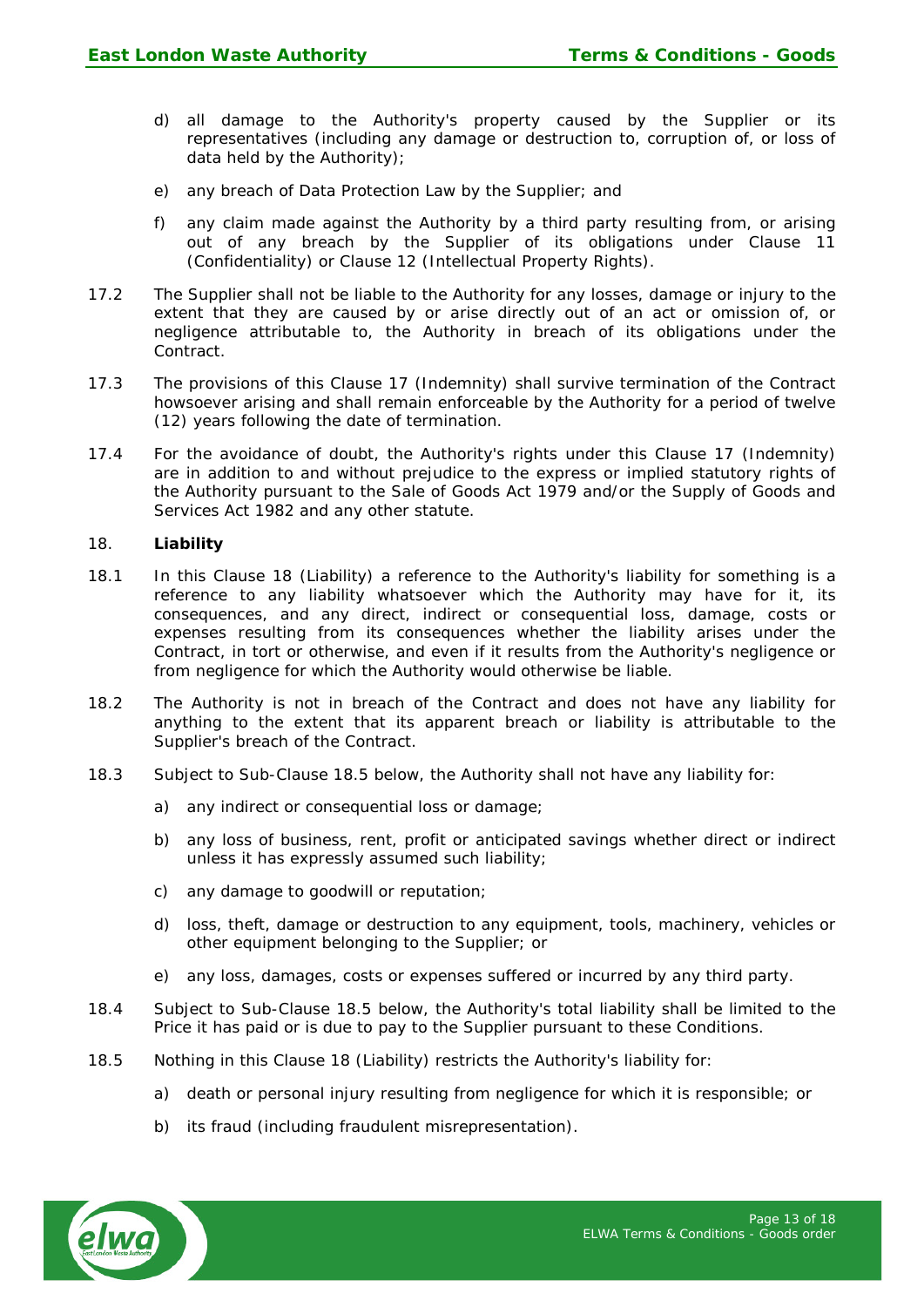#### 19. **Remedies**

- 19.1 Without prejudice to any other right or remedy the Authority may have pursuant to the Contract or at law, if the Supplier fails to supply the Goods in accordance with the Contract or otherwise breaches any term of the Contract irrespective of the Authority's acceptance of any part of the Goods the Authority shall be entitled at the Authority's discretion to avail itself of any one or more of the following remedies:
	- a) to cancel all or part of the Order;
	- b) to reject all or part of the Goods and, at the Authority's discretion, return them to the Supplier at the risk and cost of the Supplier on the basis that if the Authority has already paid for the Good returned and/orrejected the Supplier shall forthwith pay the Aut
	- c) to permit the Supplier the opportunity at the Supplier's expense either to remedy any defect in the Goods or to supply replacement Goods and carry out any other necessary work to ensure that the terms of the Contract are fulfilled;
	- d) to refuse to accept any further deliveries of the Goods but without any liability to the Supplier;
	- e) to withhold payment of all or part of a Properly Submitted Invoice;
	- f) to carry out any work necessary to make the Goods comply with the Contract and to recover from the Supplier all costs incurred in respect of the same;
	- g) to obtain the Goods or any part of the Goods from an alternative supplier and to recover from the Supplier any additional costs incurred by the Authority as a result of the same;
	- h) to set off against any amounts owed to the Supplier or to recover from the Supplier as a debt, any loss or damage to the Authority resulting from or arising out of the breach or breaches of the Contract by the Supplier or the termination of the Contract by the Authority pursuant to the provisions of Sub-Clause 16.2 (Termination).
- 19.2 For the avoidance of doubt, all sums recoverable by the Authority pursuant to this Clause 19 (Remedies) shall also include the reasonable cost to the Authority of the time spent by its officers In invoking such remedy or remedies.

### 20. **Insurance**

- 20.1 For the duration of the Contract and for a period of six (6) years thereafter, the Supplier shall maintain in force, with a reputable European based insurance company, insurance to provide a level of cover sufficient for all risks which may be incurred by the Supplier under the Contract, including death or personal Injury, or loss of or damage to property.
- 20.2 The insurance required under Sub-Clause 20.1 above shall include, as a minimum:
	- a) employer's liability insurance with a limit of indemnity of not less than five million pounds (£5,000,000) per claim;
	- b) public liability insurance with a limit of indemnity of not less than five million pounds (£5,000,000) per claim;
	- c) if applicable, professional indemnity insurance with a limit of not less than two million pounds (£2,000,000) per claim; and
	- d) product liability insurance with a limit of not less than two million pounds (£2,000,000) per claim.

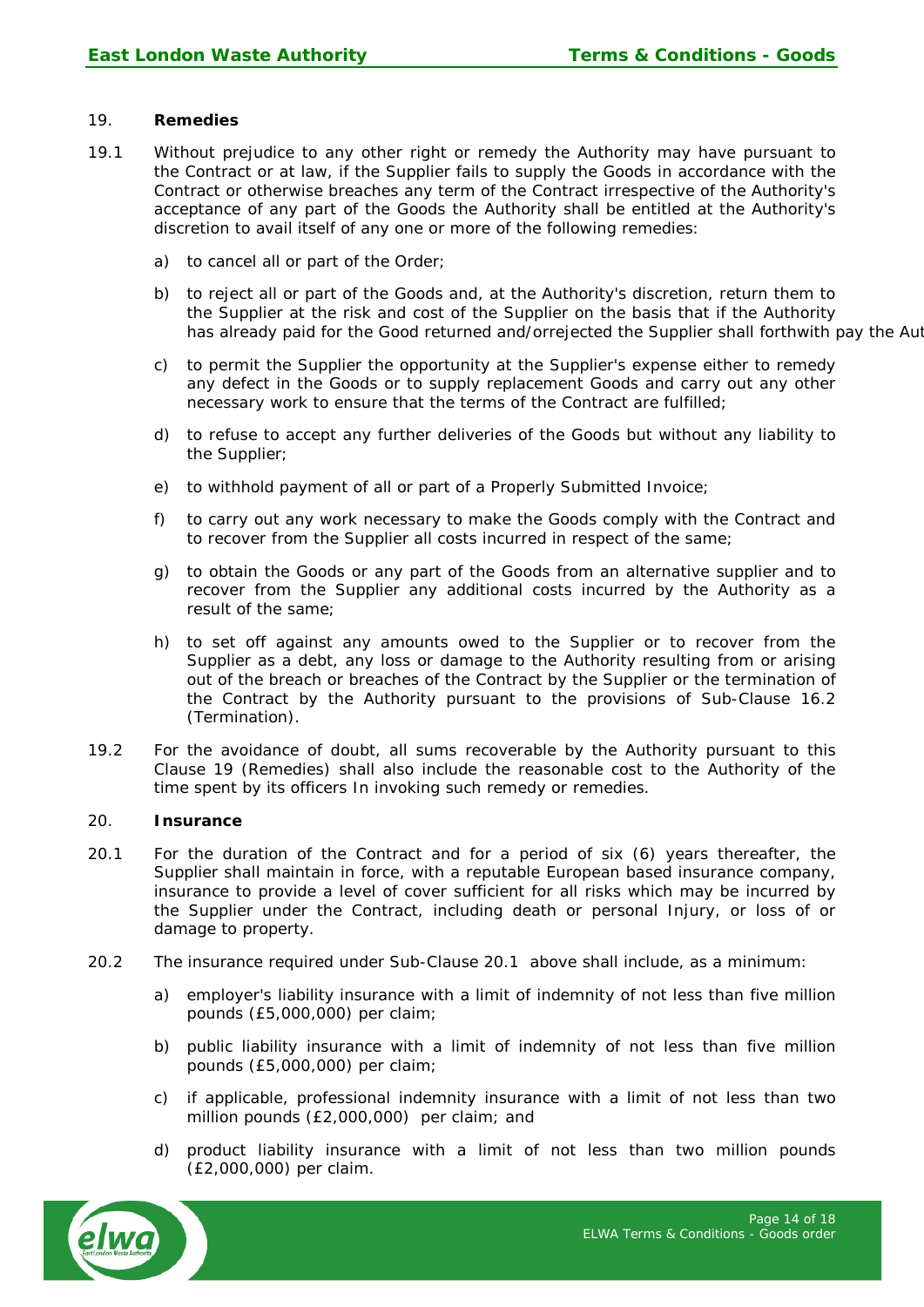- 20.3 The Supplier shall, at the request of the Authority, produce to the Authority a valid certificate of insurance and such other written documentation as is necessary to demonstrate that the Supplier has complied with its obligations under this Clause 20 (Insurance).
- 20.4 The Supplier shall not do or permit any thing, or make any omission, which might cause any insurance to be voided.
- 20.5 The terms of any insurance or the amount of cover shall not relieve the Supplier of any liabilities incurred in connection with the Contract.
- 20.6 The Supplier shall inform the Authority in writing whenever there is any change to the insurance referred to in this Clause 20 (Insurance) (including any change in the scope or level of cover or the identity of the insurer).

#### 21. **Assignment and Sub Contracting**

- 21.1 The Authority may assign, novate, outsource or otherwise dispose of any or all of its rights and obligations under the Contract at any time to any person having the legal capacity, power and authority to become a party to and perform its obligations, being:
	- a) a Minister of the Crown pursuant to any order under the Ministers of the Crown Act 1975;
	- b) any other local authority which has sufficient financial standing or financial resources to perform the obligations; or
	- c) any other public authority
	- 21.2 provided that such an assignment, novation, outsourcing or disposal does not increase the burden of the Supplier's obligations under the Contract.
	- 21.3 Nothing in these Conditions shall restrict the rights of the Secretary of State to effect a statutory transfer.
	- 21.4 The Supplier shall not:
		- a) assign the Contract or any part thereof or the benefit or advantage of the Contract or any part thereof;
		- b) sub-contract the supply of the Goods or any part thereof without the previous written consent of the Authority, which consent shall be in the absolute discretion of the Authority and, if given, shall not relieve the Supplier from any liability or obligation under the Contract and the Supplier shall be responsible for the acts, defaults or neglect of any subcontractor, its employees or agents in all respects as they were the acts, defaults or neglect of the Supplier, its employees or agents.
		- c) If the Supplier is given permission to sub-contract all or any part of the supply of the Goods the Supplier shall ensure that such sub-contracting arrangement provides that the Supplier shall pay the sub-contractor all sums due by the Supplier to the sub-contractor within a specified period not exceeding thirty (30) Days from receipt by the Supplier of a valid invoice.

#### 22. **Notice**

22.1 Any demand, notice, or other communication required to be given under the Contract shall be sufficiently served If served personally on the addressee, or if sent by prepaid first class recorded delivery post to the Authority for the attention of and at the address provided on the Order and to the Supplier at the registered office address if the Supplier is a company and in all other circumstances to the Supplier's address as stated in the Quotation unless either party notifies the other in writing, of any

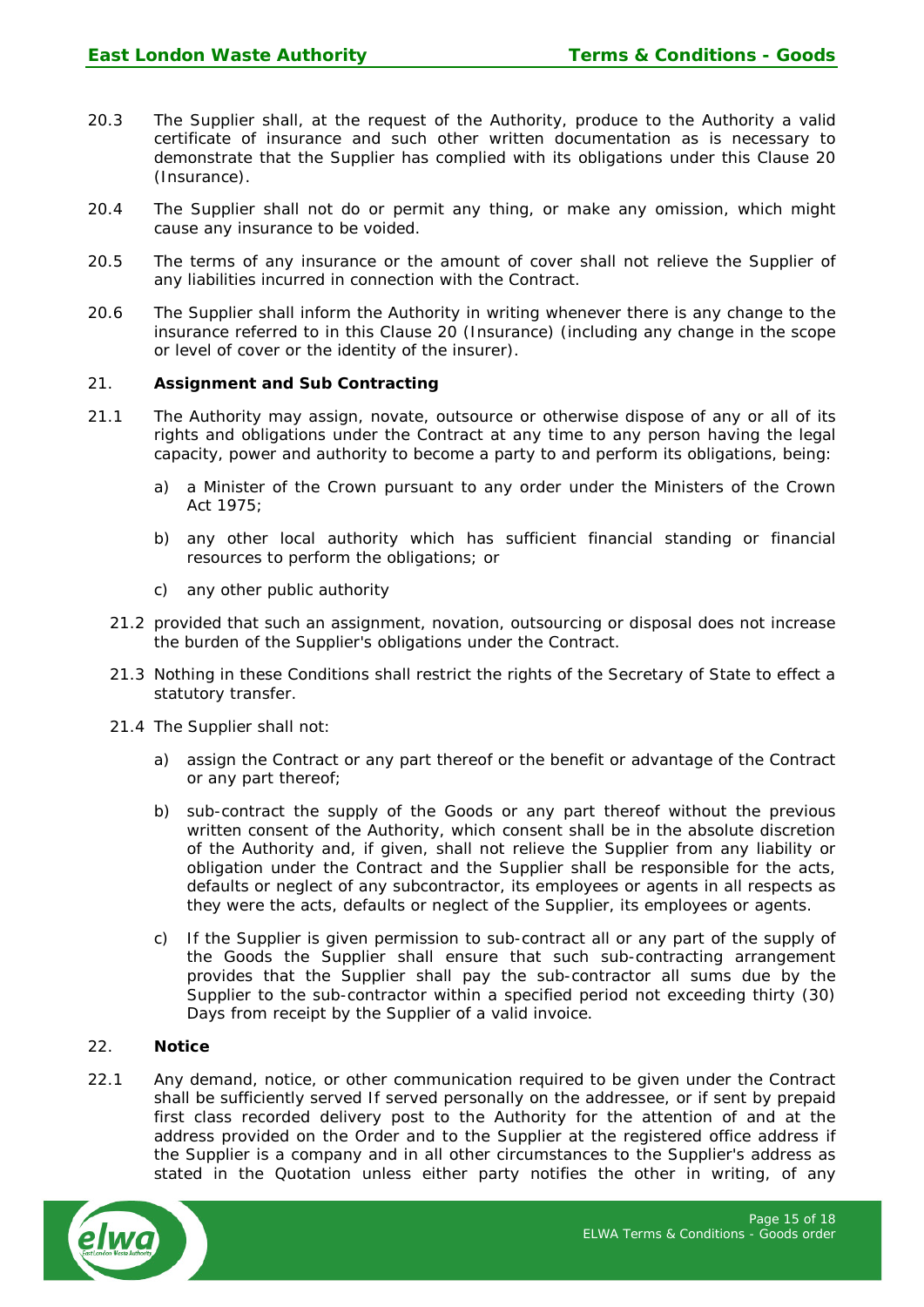alternative address for the service of notices and if so sent shall, subject to proof to the contrary, be deemed to have been received by the addressee on the second Working Day after the date of posting.

### 23. **Enforcement, Waiver and Validity**

- 23.1 Each right or remedy of the Authority under the Contract Is without prejudice to any other right or remedy of the Authority whether under the Contract or at law.
- 23.2 Failure by the Authority at any time to enforce the provisions of the Contract or to require performance by the Supplier of any of the provisions of the Contract shall not be construed as a waiver of any such provision and shall not affect the validity of the Contract or any part thereof or the right of the Authority to enforce any provision in accordance with Its terms.
- 23.3 If any provision of the Contract is found by any court, tribunal or administrative body of competent jurisdiction to be wholly or partly Illegal, invalid, void, voidable, unenforceable or unreasonable It shall, to the extent of such illegality, invalidity, voidness, voidability, unenforceability or unreasonableness, be deemed severable and the remaining provisions of the Contract and the remainder of such provision shall continue in full force and effect.

#### 24. **Exclusion of Third Party Rights**

24.1 No person who is not a party to this Contract (including any employee, officer, agent, representative or sub-contractor of either party) shall have the right to enforce any term of this Contract which expressly or by implication confers a benefit on that person and the Contracts (Rights of Third Parties) Act 1999 shall not apply to this Contract.

#### 25. **Variations**

25.1 Neither the Authority nor the Supplier shall be bound by any variation, waiver of, or addition to the Contract unless evidenced in w1·iting and signed by a duly authorised representative on their behalf.

#### 26. **Dispute Resolution**

- 26.1 The parties shall attempt, in good faith, to resolve any dispute promptly by negotiation which shall be conducted as follows:
	- a) the dispute shall first be referred, on the request of either party, to a senior manager within each of the parties; and
	- b) if the dispute cannot be resolved by the parties' senior managers within ten (1O) Working Days after it has been referred to them, either party may give notice to the other party in writing referring the matter to mediation to be conducted in accordance with Sub- Clause 26.2 below.
- 26.2 The following provisions shall apply to any such reference to mediation:
	- a) the reference shall be a reference under the Model Mediation Procedure ("MMP") of the Centre of Dispute Resolution ("CEDR") for the time being in force;
	- b) both parties shall, immediately on such referral, co-operate fully, promptly and in good faith with CEDR and the mediator and shall do all such acts and sign all such documents as CEDR or the mediator may reasonably require to give effect to such mediation, including an agreement in, or substantially in, the form of CEDR's Model Mediation Agreement for the time being in force; and

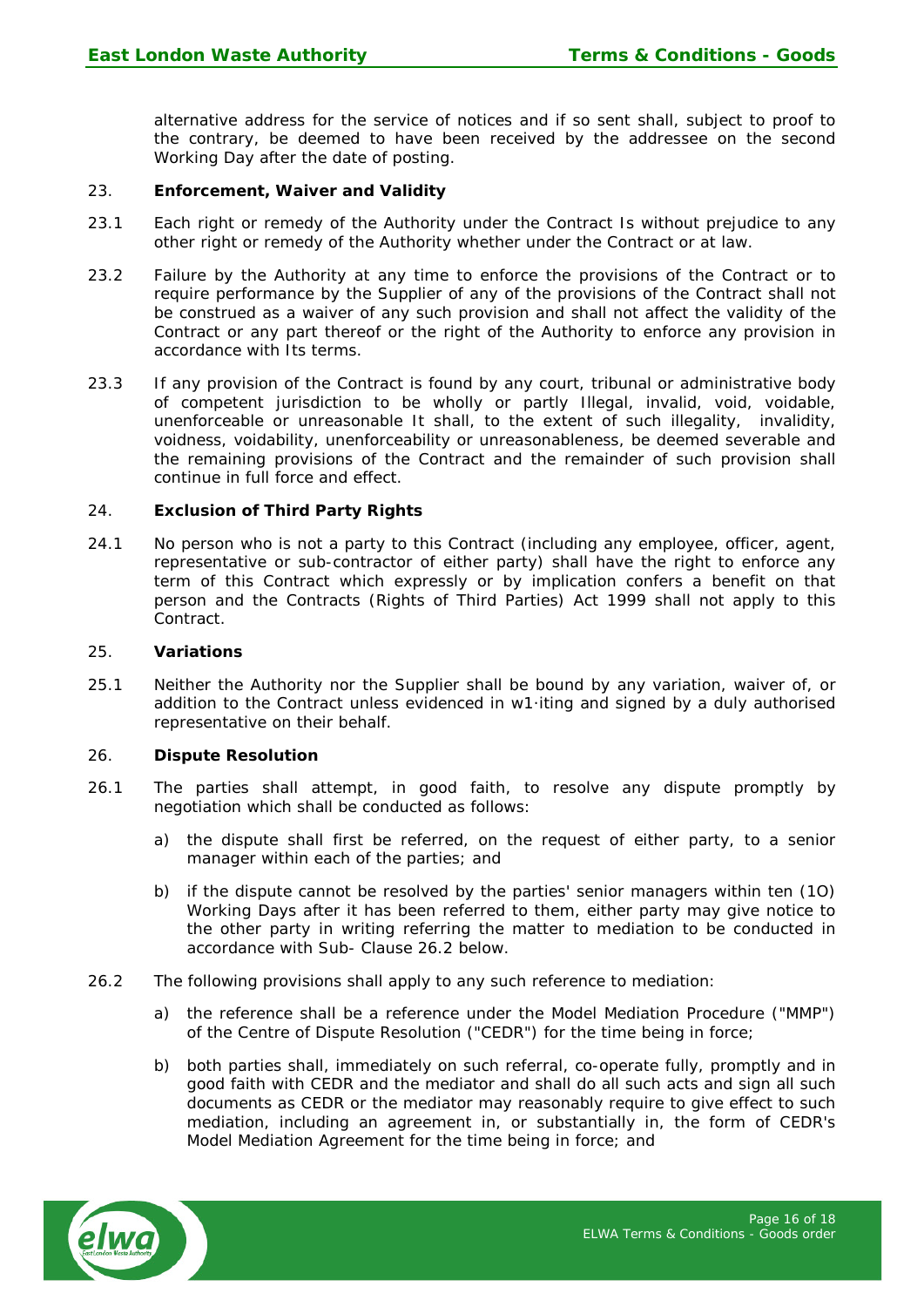- c) to the extent not provided for by such agreement of the MMP, the mediation shall commence by either party serving on the other written notice setting out, in summary form, the issues in dispute and calling on that other party to agree the appointment of a mediator. The mediation shall be conducted by a sole mediator (which shall not exclude the presence of a pupil mediator) agreed between the parties or, in default of agreement, appointed by CEDR.
- 26.3 If the parties are able to resolve the dispute through mediation under this Clause 26 (Dispute Resolution), the parties' authorised representatives shall document the resolution and sign a memorandum evidencing its terms.
- 26.4 The commencement of mediation will not prevent the parties commencing or continuing court proceedings.
- 26.5 Nothing in this Clause 26 (Dispute Resolution) shall prevent either party from instigating legal proceedings where an order for an injunction, disclosure or legal precedent is required.
- 26.6 The Supplier shall continue to provide the Goods and to perform its obligations under the Contract notwithstanding any dispute or the implementation of the procedures set out in this Clause 26 (Dispute Resolution).

#### 27. **Corruption**

- 27.1 The Supplier undertakes to:
	- a) comply with all applicable laws and regulations and codes relating to anti bribery and anti-corruption including, but not limited to, the Bribery Act 2010;
	- b) not engage in any activity, practice or conduct which would constitute an offence under sections 1, 2 or 6 of the Bribery Act 2010 if such activity, practice or conduct had been carried out in the United Kingdom;
	- c) comply with the Authority's anti-corruption policies disclosed to the Supplier from time to time;
	- d) ensure that any of persons acting on its behalf in association with the supply of the Goods comply with this Clause 27 (Corruption); and
	- e) immediately notify the Authority if a foreign public official becomes an officer or employee of the Supplier or acquires a direct or indirect interest in the Supplier.
- 27.2 For the purposes of Sub-Clause 27.1 (e) above, the meaning of "foreign public official" and whether a person is "associated" with another person shall be determined in accordance with sections 6(2), 6(5), 6(6) and 8 of the Bribery Act 2010.
- 27.3 The Authority shall be entitled to terminate the Contract forthwith and to recover from the Supplier the amount of any loss resulting from such termination if the Supplier or a Supplier's Representative:
	- a) offers or agrees to give any person working for or engaged by the Authority or any other Public Body any favour, gift or other consideration, which could act as an inducement or a reward for any act or failure to act connected to the Contract, or any other agreement between the Supplier and the Authority or any Public Body, including its award to the Supplier and any of the rights and obligations contained within it;
	- b) has entered into the Contract if it has knowledge that, in connection with it, any money has been, or will be, paid to any person working for or engaged by the Authority or any other Public Body by or for the Supplier, or that an agreement